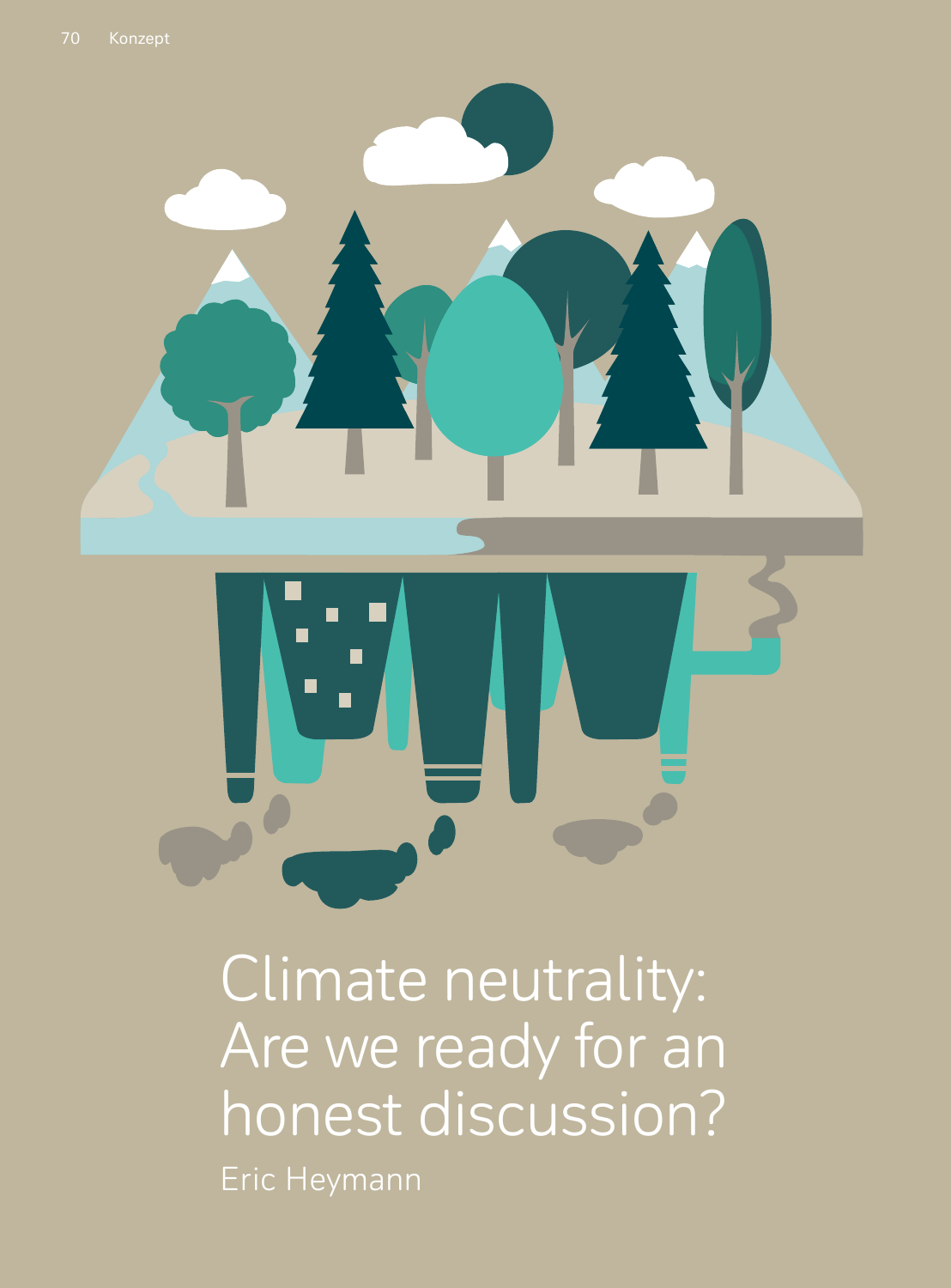If you asked me which issue European Commission President Ursula von der Leyen has pushed most since her taking office in summer 2019, my answer would be clear: a climate-neutral EU by 2050. Other topics, such as international trade conflicts, the unresolved refugee crisis, high government indebtedness in many EU countries, the fact that extremist parties are gaining ground or Brexit, have somehow been pushed aside. Even the pandemic seems to fall behind, despite the fact that the EU member states have agreed for the first time ever to issue common bonds to deal with the crisis. Remember that a significant share of the capital is to go to climate-friendly projects.

The climate neutrality goal is set out in the European Green Deal of December 2019 which says it will "transform the EU" with tools to ensure "nobody is left behind". Sounds excellent. And I, for one, am in favour of policymakers setting ambitious goals. However, there is a difference between "ambitious" and "realistic". With regards to the Green Deal, it is impossible to make the EU completely climate neutral in only 30 years if we rely only on the technologies that are both available and politically acceptable today (see our piece "The tough choice to create a hydrogen economy"). Claiming that climate neutrality is or can become a growth strategy is an instance of wishful thinking. Perhaps I have been analysing the typical patterns of national and international climate policy for too long by now; after all, it is a common occurrence that ambitious climate protection goals are widely missed.

The next one to three years will be decisive. We will see whether we, as a society, are ready for an honest democratic discussion about climate neutrality. We will have to deal with inconvenient questions and inconvenient truths. But if this discussion does not take place, climate neutrality will remain a topic for fine speeches and promises – and nothing will be said, much less done, that could hurt anybody.

#### Inconvenient truths – inconvenient questions

Let's face an inconvenient truth. Global energy demand is likely to rise further in the coming years, driven mainly by population growth (the world's population grows by 80m people each year) and the desire for prosperity. Fossil fuels will remain the most important source of energy for now. Even according to the latest Sustainable Development Scenario of the International Energy Agency, which includes considerably more climate protection measures than those foreseen in the Paris Agreement, the share of fossil fuels in primary energy demand will still amount to 56 per cent in 2040. This is already a massive reduction from today's 80 per cent. The SDS expects renewable energy sources to have a share of 35 per cent in total energy consumption; the biggest increases are expected in wind and solar power. In short, even in this optimistic scenario, renewable energies are far away from being the main pillar of global energy supply.

# Being serious about openness to (new) technologies

One important question for the coming years is: Are we serious about being open to different (new) technological solutions? In the first place, we will have to recognise that all sources of energy come with specific risks and specific advantages and disadvantages in terms of economic efficiency, reliability, capability, and climate and environmental sustainability. These are the traditional corners of the energy policy triangle. There is also the question of whether certain technologies are politically acceptable.

Turning to economics, we will need to talk honestly about the costs of specific sources of energy. Fossil fuels are highly reliable and powerful, but their external costs are not adequately internalised yet. Carbon prices will need to be significantly higher than the political consensus currently allows. In the case of wind power and photovoltaics, pure electricity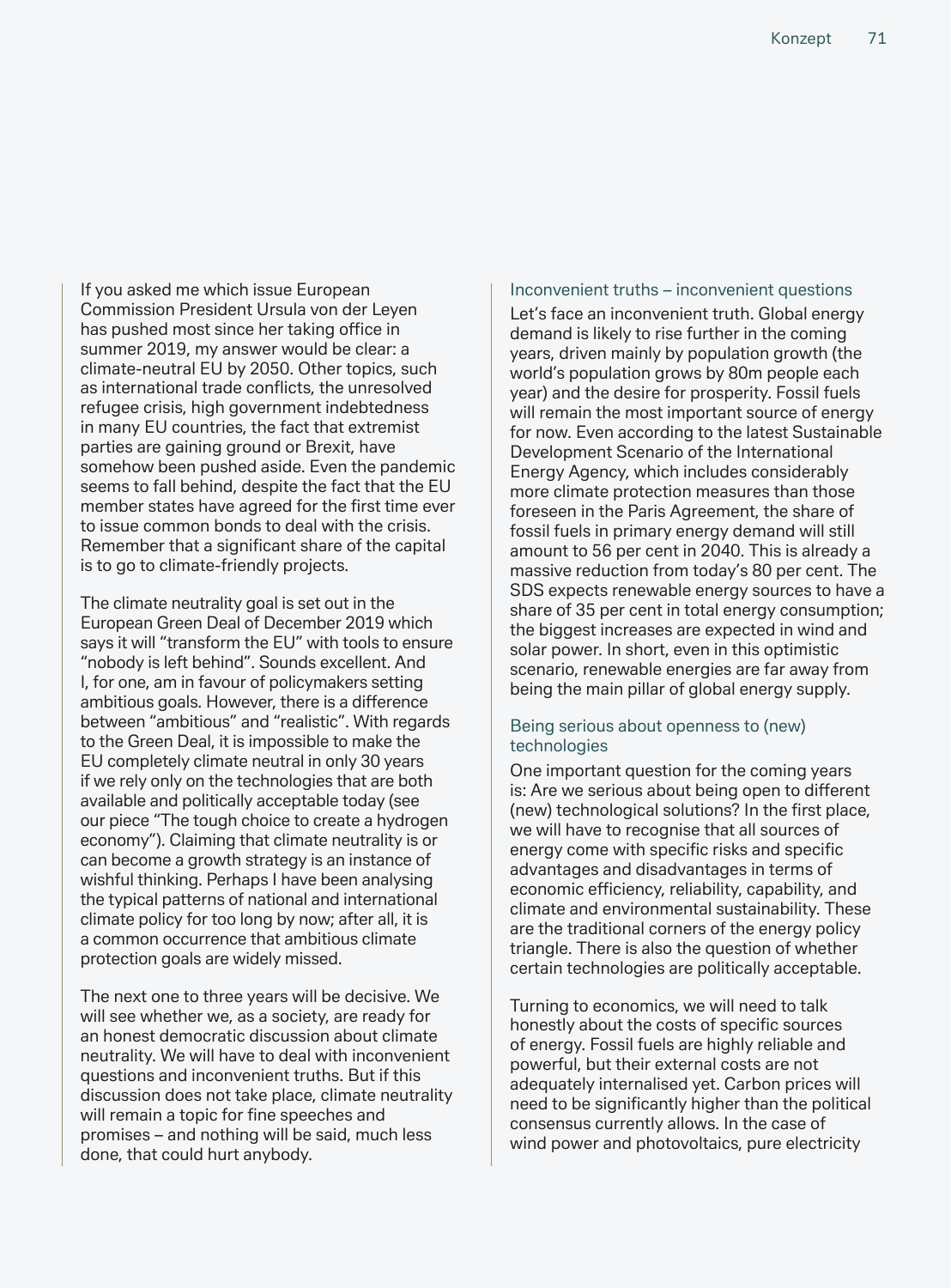generation costs (which are declining) are only part of the picture. As weather-dependent sources of energy gain importance, investments in networks and power storage capacities will need to be increased. Cost-intensive network interventions will take place more frequently. Moreover, other suppliers (for example gas-fired power plants) will see their capacity utilisation decline if more electricity from wind and solar farms is fed into the grid. These system-wide costs of an increased reliance on renewable energies are often neglected.

Nuclear energy is a good example for difficulties in terms of political acceptance. Countries such as Germany are aiming to exit from nuclear energy, which comes with very low specific carbon emissions, simply because people/ politics do not accept it as a source of power. In contrast, nuclear energy remains an (important) pillar of the electricity sector in France, the US, China or Japan. These countries are also actively researching next-generation nuclear power options. The different stance on nuclear energy in Germany and France is probably one reason why the Green Deal does not mention nuclear energy at all.

Carbon capture storage and usage systems are quite unpopular in the EU, too. According to the IEA, however, we will need them for decarbonisation. The Green Deal also supports investments in this technology, even though CCS, at least, meets with considerable political resistance in countries such as Germany.

I would like to point out that these statements should not be taken as support for or rejection of any of these technologies. If, however, people are actually afraid that large parts of the planet may become uninhabitable due to climate change and if they really want to achieve climate neutrality, they should not reject technologies right away that may help to reach this goal, even if they involve certain risks. An honest debate about climate neutrality will need to include nonideological risk assessments of different sources of energy and also an analysis of potential measures to adapt to climate change.

# A certain degree of eco-dictatorship will be necessary

The impact of the current climate policy on people's everyday lives is still quite abstract and acceptable for many households. Climate policy

comes in the form of higher taxes and fees on energy, which make heating and mobility more expensive. Some countries have set minimum energy efficiency standards for buildings or similar rules in other areas. However, climate policy does not determine our lives. We take key consumption decisions, for example whether we travel at all, how much we travel and which means of transport we use, whether we live in a large house or a small apartment and how we heat our homes, how many electronic devices we have and how intensely we use them or how much meat and exotic fruit we eat. These decisions tend to be made on the basis of our income, not on climate considerations.

If we really want to achieve climate neutrality, we need to change our behaviour in all these areas of life. This is simply because there are no adequate cost-effective technologies yet to allow us to maintain our living standards in a carbon-neutral way. That means that carbon prices will have to rise considerably in order to nudge people to change their behaviour. Another (or perhaps supplementary) option is to tighten regulatory law considerably. I know that "ecodictatorship" is a nasty word. But we may have to ask ourselves the question whether and to what extent we may be willing to accept some kind of eco-dictatorship (in the form of regulatory law) in order to move towards climate neutrality. Here is an example: What should we do if property owners do not want to turn their houses into zero-emission buildings; if they do not have the financial means to do so; if doing so is not possible for technical reasons or if the related investments do not pay off?

# Loss of competitiveness or restrictions to free trade

If the EU moves considerably more quickly towards climate neutrality than the rest of the world, carbon prices in the EU will rise more rapidly, too. This will reduce the competitiveness of energy-intensive companies in the EU. Are we willing to pay that price? Probably not – remember, nobody is to be left behind. So will we subsidise these companies to enable them to use expensive, but climate-friendly technology? This option will be difficult to implement in the long run due to budget constraints. An honest discussion will have to deal with the truth that each euro spent on climate protection is no longer available for expenses on education, research, public health, digital infrastructure,